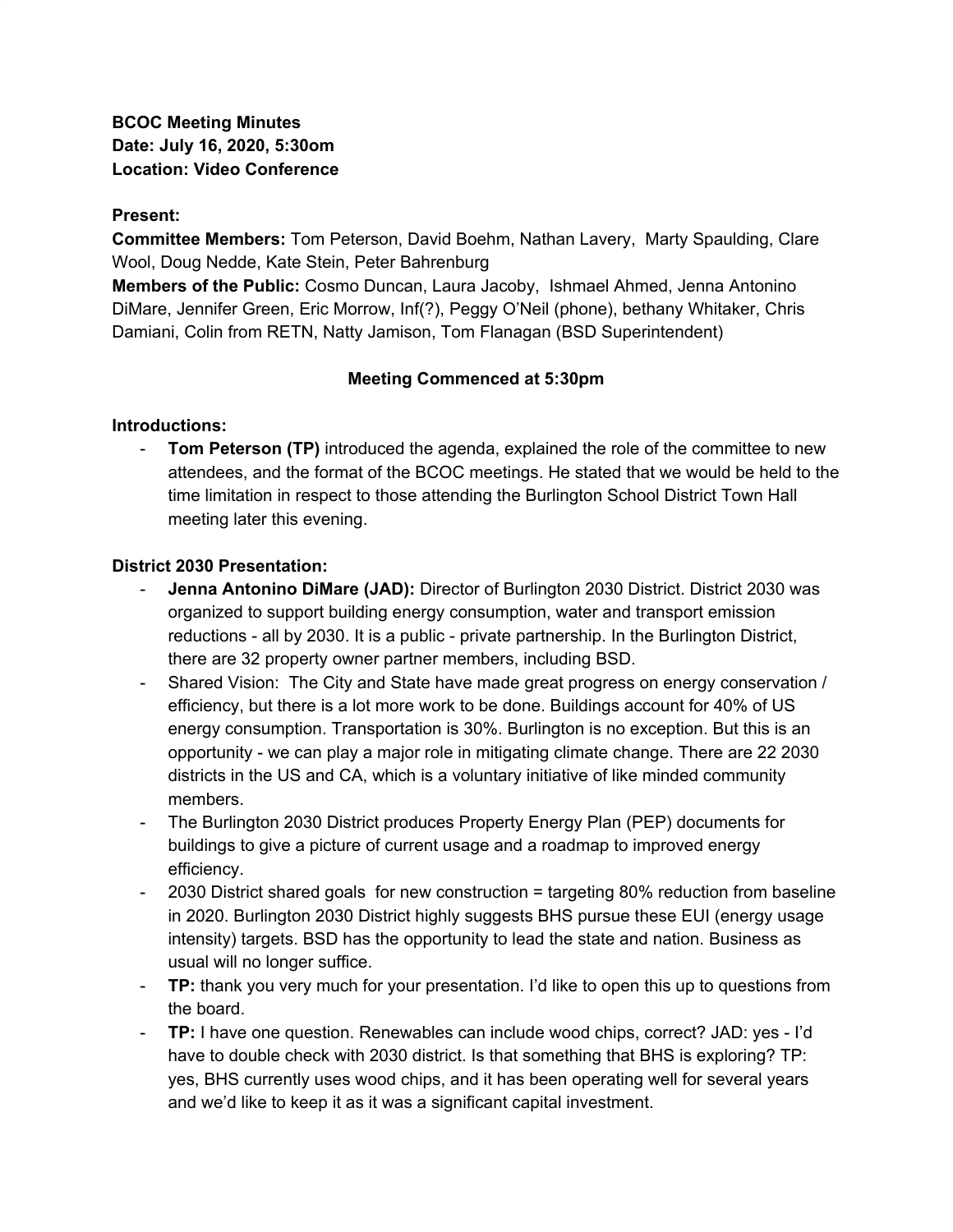- **MS:** Have you taken a look at our energy modeling? JAD: I have not yet might there be an opportunity to make a PEP based on your energy model? MS: yes, it is available on our website. TP: Karen walkerman and LN consulting did our energy modeling. JAD: we would love to create a complimentary PEP for you.
- **Doug Nedde (DN):** I had a question about funding. Both for the project, and how 2030 District is funded. JAD: 2030 District is funded by the Vermont Green Building Network, which I also direct. We get grants to fund our programs. DN: how involved do you get in helping to source funds? JAD: we don't do that, but we would love to think about ways we could help steer the project to a lower EUI.
- **Eric Morrow:** (question submitted via text) What was the EUI of the BHS energy model that was shared last month? TP: we will look into that, and drill down to get that EUI. UPDATE: The EUI was not calculated as part of the energy modeling but BSD can have our consultants perform those calculations.

# **BHS Mobility Group Presentation:**

- **Bethany Whitaker (BW):** Local member agencies include BED, Old Spokes home, the UVM transportation research program, and more. Goals: 1. Consistent with the city plans and goals. 2 reflects multimodal equitable approach, 3. Safety 4. Accessibility 5. future proof. Students who ride their bike to school face many challenges. We want to make sure these priorities are taken into consideration.
- The City has a walk-bike master plan, that we believe the new High School facility should be planning to integrate with.
- **TP:** Thank you Bethany Questions from the Committee?
- **BW:** To clarify, there is no formal transportation plan, correct?
- **TP / MS:** We have circulation plans and a traffic study.
- **BW:** We think creating a formal transportation plan should be a priority. JG: is the committee going to make one?
- **TP:** we certainly have considered accessibility and the traffic impact. To break it into two categories: there are physical plans and there is policy. A lot of these things might be able to be addressed through policies partnerships.
- **CW:** We (the BCOC) really welcome both of these presentations. We appreciate BCL, our student organization that did a survey on bike traffic and more. A mobility/transportation plan is absolutely something that we will work with all of you on developing. We look to your leadership and want to get started now.
- **Tovin Godesky-Hooper**: (submitted via text) "As a high school student at BHS, I can back up the fact that it is very hard to get to BHS by bike. the bike paths are. very narrow and in very bad shape. How many bikes and wheelchairs have you factored into the circulation plan?"
- **MS:** the traffic study did take bikes and pedestrians into consideration, not just vehicular traffic.
- **BW:** is that available to the public. MS: yes it is on the website and we can send it to you. We just presented it to TRC as well.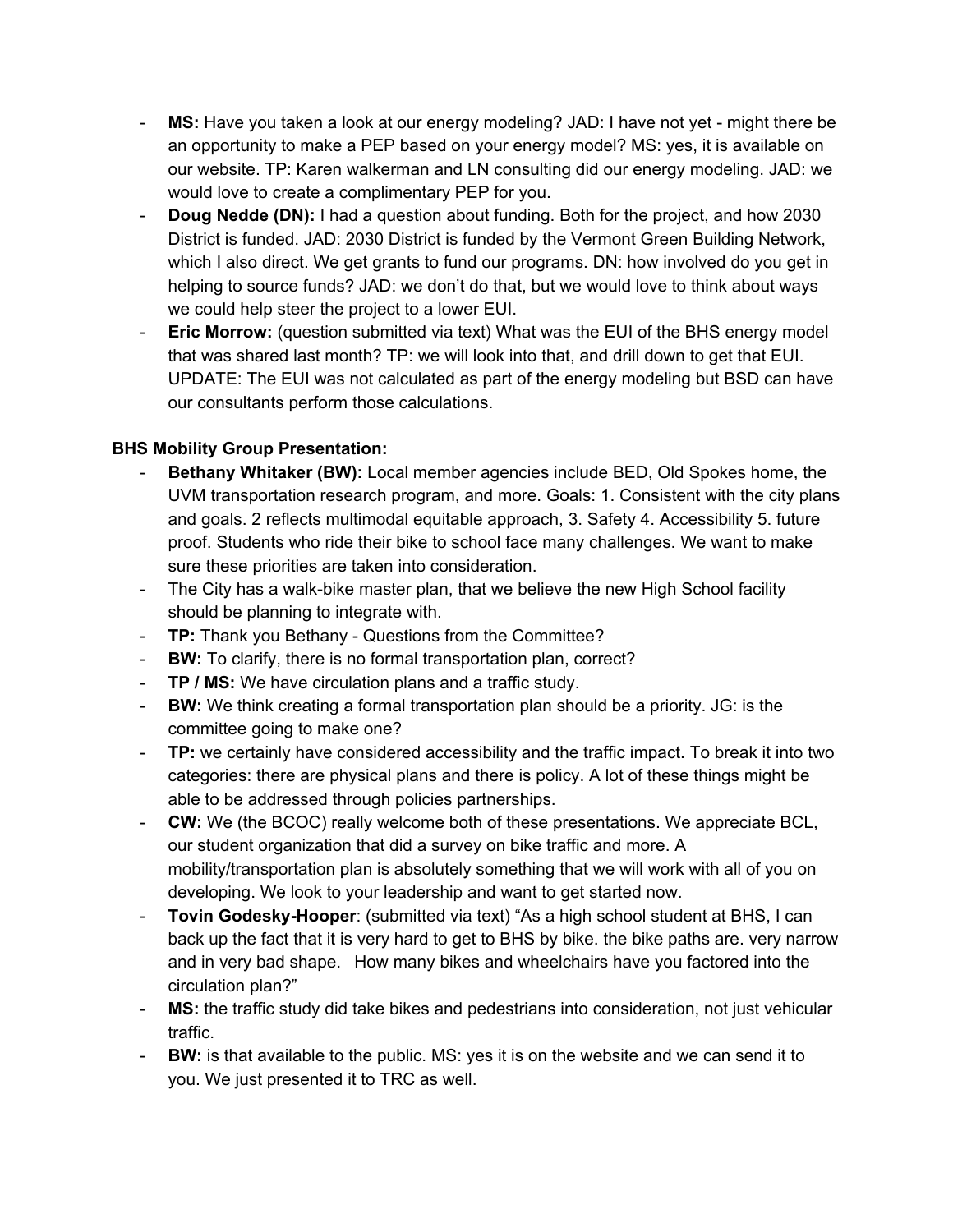- **TP:** the last slide you presented (Mobility Group Goals) will be a great resource and touchstone for our committee going forward.
- **Jennifer Green (JG):** It sounds like RSGs study was small (2k) and only really looked at traffic in or out. How can we find additional funds for RSG to expand that study?
- **MS:** I would not say that their study was limited to vehicles. They made recommendations around crosswalks, bike lanes, etc. Maybe they were talking about the hard data analysis. The overall evaluation was looking at all modes of transportation.
- **BW:** the mobility group is more concerned with "can we rethink how we access this facility". We've been frustrated that we haven't been able to access the group and present our goals.
- **Nathan Lavery (NL):** a big factor here is where the school is located. It's great if you can access the bike path, but otherwise it is challenging. Have you spoken with the city who owns all of the right of way, about access? We obviously can't control that.
- **PO** (phone): there's the wiggle. This very circuitous bike route. We have this bike walk masterplan - if we are going to point fingers we won't get anywhere. If we can encourage RSG to count bikers, you'll see that they are not accessing it ideally.
- **CW:** We hear you. We did do some surveying of bikers. And recognize the bike parking locations are not ideal. We recognize those challenges and will try to address it. We have full busses. People turn to cars because of the dangerous bike lanes, and the limited bus routes and times, weather etc. We definitely did not hire RSG to just do cars. I'm sorry you've felt frustrated in being heard, we've had these public meetings this whole time.
- **KS:** If we were to try to expand the study and look at all modes of transportation in the near future - it will look very different than the more distant future due to covid. We can't predict the future. It's a very tricky time.
- **BW:** we should envision what we want instead of being reactive.
- **CW:** We hear you and will be turning to all of you for your expertise.
- **KS:** I ride my bike to school it's very hard to cross the road to access the bike lanes.
- **TP:** Bethany, you mentioned you had had difficulty being heard… We've tried to make these meetings as public as possible. What happened?
- BW: We've just been having trouble getting connected.
- **TP:** These meetings are every third Thursday and we will do our best to try to make it more accessible.
- **Laura Jacoby (LJ):** Will we have an opportunity to give ideas? For me it's about facilitating bike riding for younger people, and physical solutions. When can we give you ideas for that?
- **TP:** Perhaps we could arrange a site visit, or other opportunity for community partners to share their ideas. For now, I'd like to close this agenda item. We have one more item, and then we will have comments from the committee and the public. Thank you all for your presentations and we look forward to working with you further.